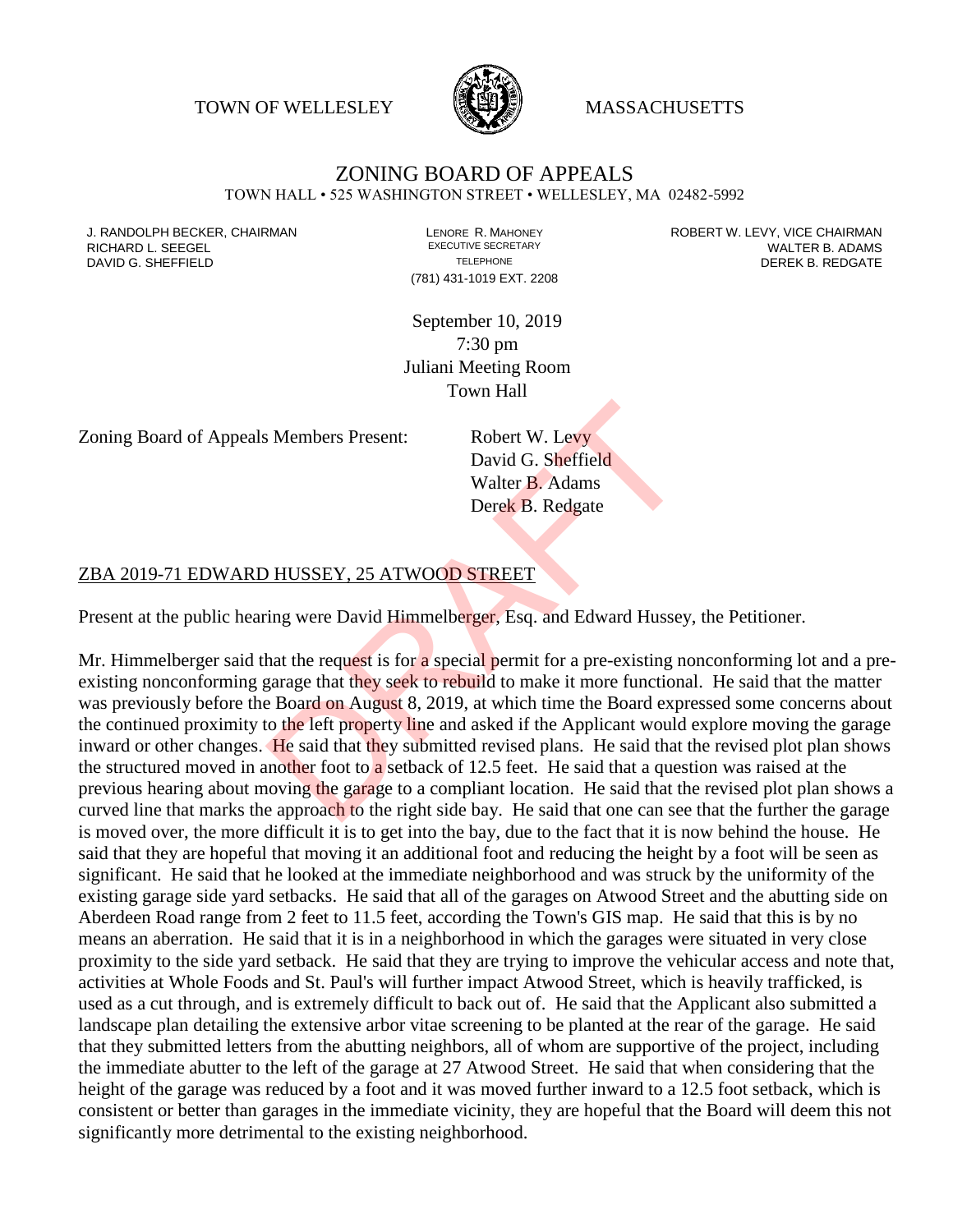Mr. Himmelberger said that currently the garage sits under 11 feet from the property line. He said that using 11 feet as the starting point and moving it 1.5 feet, they are bettering the setback for an area of 24 feet long by 1.5 feet, or 36 feet, which makes it a wash. He said that there is no increase in area in the setback and they will be moving the garage further from the side lot line. He said that, based on that and the support of the neighbors, they believe that a compelling case exists for a determination that this will not be substantially more detrimental to the neighborhood than the pre-existing nonconforming structure.

Mr. Levy said that they will still be going up about 4 feet higher. Mr. Himmelberger said that the height was reduced from the prior proposal. He said that the peak of the roof was reduced.

Mr. Himmelberger said that it will be a net wash of additional area within the space and consistent with all of the other homes in the immediate neighborhood, the Board could conclude that it will not be substantially more detrimental to the neighborhood.

Mr. Levy asked if the Applicant spoke with any of the neighbors on the abutting lots on Aberdeen. Mr. Hussey said that they have not met the neighbors who live behind yet. He said that they had just moved in at the time of the previous hearing.

Mr. Adams said that the Board has reviewed some cases with larger garages that were in compliance but the Board asked that the petitioner try to reduce them. He said that he is troubled by the notion that smaller garages replaced by larger garages because they create too much bulk on the property even though they are detached. He said that this is not a nonconforming lot but is a nonconforming structure on the lot. He said that they could have put the garage in a place where they do not want a garage because they want to be able to make better use of the rear yard. He said that over time the Board will have to wrestle with whether it makes sense to continue to allow people to take advantage of a nonconforming structure that is completely removed and is replaced with another nonconforming structure. He said that the Board does that with buildings on nonconforming lots. Mr. Levy said that teardowns have to be replaced with houses that meet setback requirements. Mr. Adams said that the Board treats that as a special permit, not a variance. hearing.<br>Board has reviewed some cases with larger garages that vitioner try to reduce them. He said that he is troubled by the propis is not a nonconforming lot but is a nonconforming structure garage in a place where the

Mr. Adams said that currently at the back of the garage it is only about six feet to the ridge line. He said that the back ridge line will be another four or five feet higher. Mr. Hussey said that it will be two feet higher and the front will be slightly lower now.

Mr. Adams said that the Planting Plan should be a condition of the decision. He said that the plan that was submitted does have the address of the property but does not have a date on it or anything that the Board could reference. Mr. Himmelberger said that he would sign and date the Planting Plan to make it part of the record.

Mr. Redgate referred to Mr. Himmelberger's informal inventory of detached garages on Atwood Street. He asked how many are one-car versus two-car garages. Mr. Himmelberger displayed a map of the inventory. Mr. Redgate said that there a very few small single garages.

Mr. Adams said that it is good that the neighbors support the project. He said that the Board will continue urge applicants to think about serving their own needs while making trying to make things less nonconforming than it was. He said that the footprint of the garage that will be in the setback will be reduced slightly.

Mr. Himmelberger submitted signed and dated landscape plans.

Mr. Adams said that the original garage was a salt box and they will be maintaining that style, which has a lower rear closer to the property line.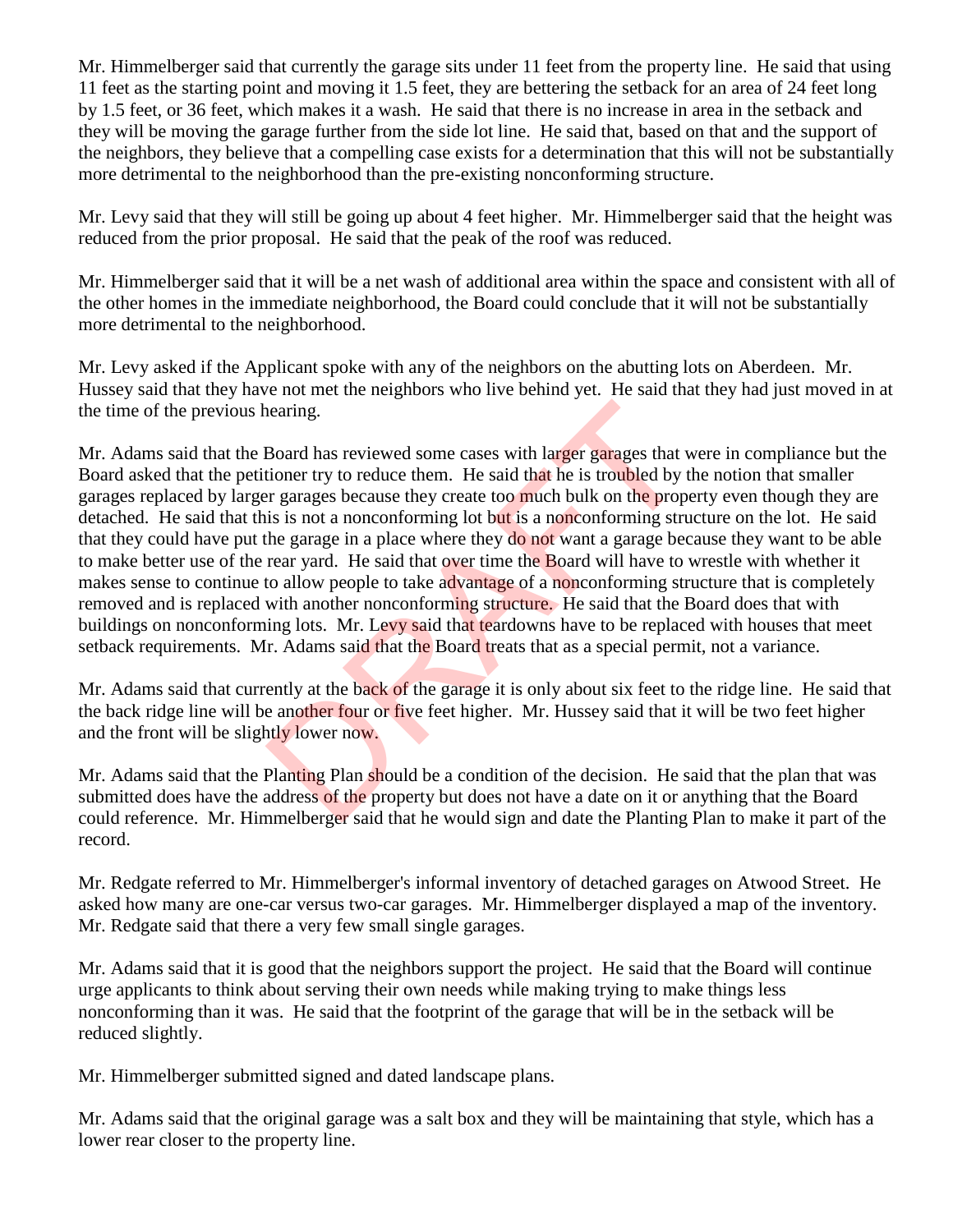Mr. Redgate asked if the garage will be a factory constructed design. Mr. Hussey said that portions of it will be. He said that 75 percent of the garage has been upgraded to match the house. He said that they tried to minimize disruption to the neighborhood over a long period of time. Mr. Adams confirmed that the garage will not be hauled in on a large flatbed truck.

Mr. Levy asked if there was anyone present who wished to speak to the petition.

Mr. Adams asked if the height was measured from the grade or the top of the foundation. Mr. Himmelberger said that it was measured from the top of the foundation. Mr. Adams said that the existing garage is on a grade level foundation. He said that a good design will raise the garage off of the grade.

Mr. Levy confirmed that the Board would be granting a special permit, not modification of a variance.

Mr. Redgate moved, Mr. Adams seconded the motion, and the Board voted unanimously to approve a special permit, subject to a condition that the landscaping plan, dated September 10, 2019, be incorporated into the decision.

## ZBA 2019-61, SEB WELLESLEY, LLC, 136-140 WORCESTER STREET

Present on behalf of the Town of Wellesley were Christopher Heep, Town Counsel, and Robert Nagi, VHB, Traffic Consultant.

Present at the public hearing were Geoff Engler, SEB Wellesley, LLC, Bill Bergeron, Hayes Engineering, and Matt Mrva, Bohler Engineering, Landscape Architect.

Mr. Engler said that his plan was to focus on what has changed on the plans that were submitted for the June public hearing. He said that they received Mr. Nagi's review yesterday and have already begun to review and respond to it. He said that he has reached out to the Town Engineer but has been unsuccessful in getting him to review some of the recent materials. LESLEY, LLC, 136-140 WORCESTER STREET<br>
Fown of Wellesley were Christopher Heep, Town Counse<br>
ing were Geoff Engler, SEB Wellesley, LLC, Bill Berge<br>
ing were Geoff Engler, SEB Wellesley, LLC, Bill Berge<br>
ngineering, Landsca

Mr. Bergeron said that since the last hearing they met with the Fire Department and they approved the access and turning movements that were on the original drawing. He said that the Fire Department said that the hydrant should be located on the island in front of the building. He said that the criteria for measuring around the backside of the building was within required standards.

Mr. Bergeron discussed modifications to the crosswalk and link to the sidewalk. He discussed turning movements for parking spaces. He said that they made some compact spaces to widen the aisle in the garage. Mr. Engler said that every unit will be assigned one space.

Mr. Redgate asked that Mr. Bergeron further discuss fire turning movements. Mr. Bergeron discussed access for pumper trucks, rubbish trucks, mail and delivery trucks and location of the loading dock.

Mr. Bergeron discussed the reconfiguration of the sanitary sewer that the DPW had requested. He said that there will be a gas trap for the garage floor. He said that they have tried four times to meet with DPW but have not heard back from them.

Mr. Redgate asked if a layout of the site that would allow access around the building was considered. Mr. Engler said that it was not feasible because it would bring the building too close to the street. He said that there are resource areas behind the building. Mr. Heep asked about the resource area that is closest to Echo Road. Mr. Jordan said that it is an isolated wetland that is not under State jurisdiction. He said that it is historically altered and sparsely vegetated. He said that the plan is to restore it. He said that it is disturbed area that used to be a wetland.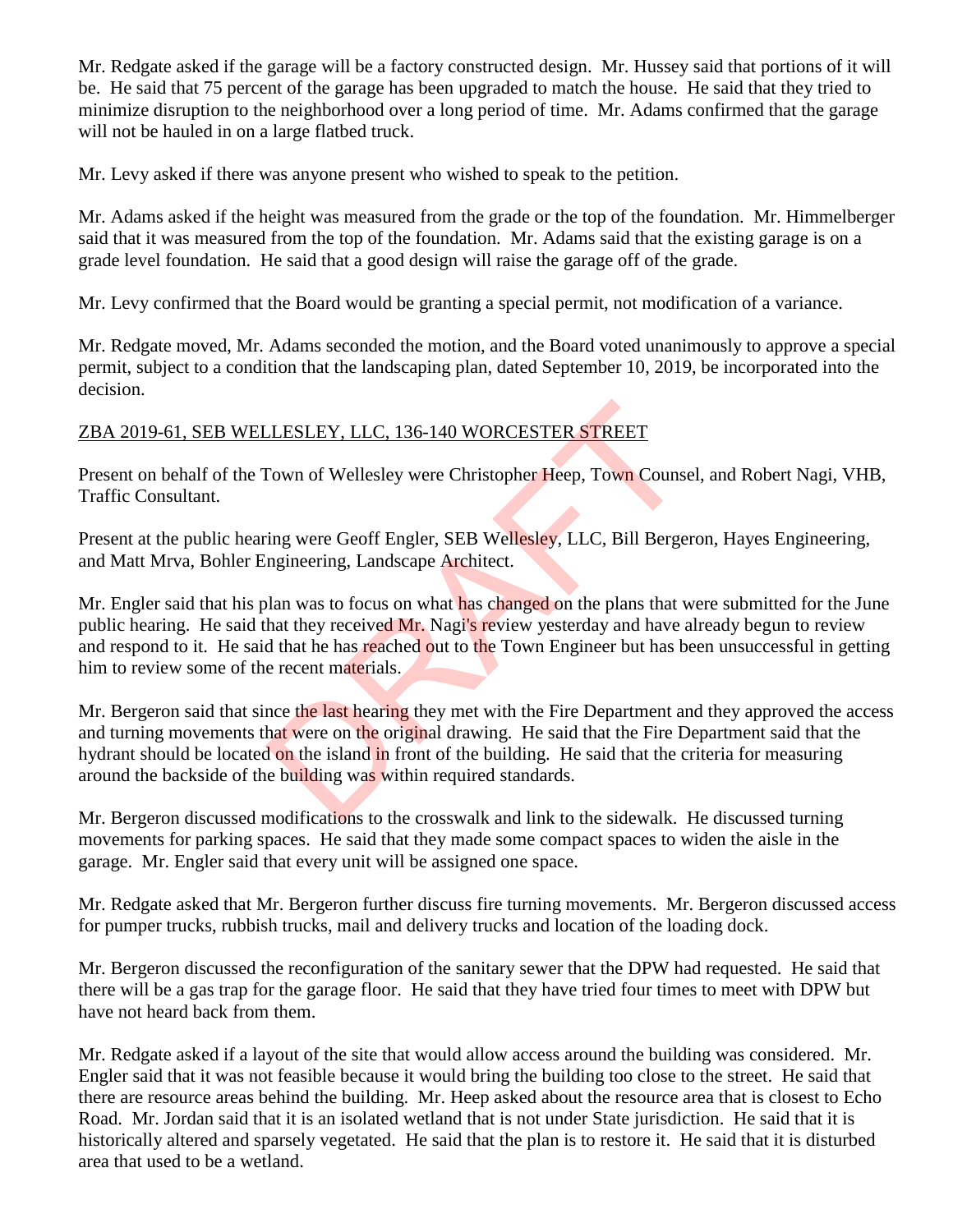Mr. Levy asked if the Applicant will be seeking any waivers. Mr. Engler said that there will be some waivers from the local Wetlands Protection Committee (WPC) bylaws. He said that they will be required to file a Notice of Intent (NOI).

Mr. Nagi discussed his review of transportation and traffic issues. He said that his letter to the town focused on two elements, the traffic study and transportation related elements of the site plan. He discussed peak hour trips and impacts along Route 9. He said that they focused on operations and safety in making sure that the site was well designed. He asked that the Applicant clarify the number of parking spaces. He said that the Traffic Study discussed 60 spaces and there are 63 spaces shown on the plan. He said that in either case, it is in excess of what they would like to see. He discussed traffic congestion in the morning, speeds, sight distance of the driveway, ability to maintain sight lines, and trimming overgrowth. He said that Route 9 is under State jurisdiction. He said that the Applicant will have to go to MassDOT to file for a highway access permit for the driveway.

Mr. Nagi recommended that the Board get a letter from the Fire Department confirming that they are comfortable with the plans.

Mr. Nagi asked about electric vehicle (EV) charging stations, where they will be located, how many there will be, and the level of charging.

Mr. Nagi said that he would like to see a truck turning movement that shows how a typical loading vehicle will come onto the site and how it will move into the loading area. He said that he would like to see a narrative from the Applicant on how move in conditions will be managed so that there are no issues with multiple moving vehicles coming to site on the same day as garbage operations and causing a backup onto Route 9. ns.<br>
as.<br>
actric vehicle (EV) charging stations, where they will be l<br>
be tharging.<br>
and like to see a truck turning movement that shows how<br>
and how it will move into the loading area. He said that h<br>
scanning to site on

Mr. Nagi said that the Applicant discussed access to the two parking spaces at the end of the garage. He asked that the Applicant provide information about backing out of the spaces. He said that if adjustments need to be made, they should show what they will look like on the overall site plan.

Mr. Nagi discussed the Construction Management Plan (CMP). He said that it is a small site plan where a lot of work will be happening. He asked about contractor parking and staging areas, which should not be in the neighborhoods.

Mr. Nagi said that the sidewalk at the front is good. He asked about future plans to connect it to the closest pedestrian sidewalk.

Mr. Nagi said that all of the signs on the site should be compliant.

Mr. Levy asked about traffic signals to help mitigate traffic entering on or off of Route 9 or a deceleration lane. Mr. Nagi said that they looked at the site and the streets around it. He said that Route 9 is a MassDOT roadway. He said that any plan to get into or out of the development will have to go through MassDOT review process.

Mr. Redgate said that cars are coming downhill and go fast here. He asked about additional safety measures such as one-way circulation. Mr. Nagi said that is why sight lines are important.

Mr. Sheffield asked Mr. Nagi if he was comfortable with the width of the curb cut openings. Mr. Nagi said that the western most driveway is two way and should be at least 24 feet wide and the eastern most driveway is one way and should be at least 20 feet wide. Mr. Bergeron said that Alpine Street has larger radii on both sides that help larger vehicles make turns.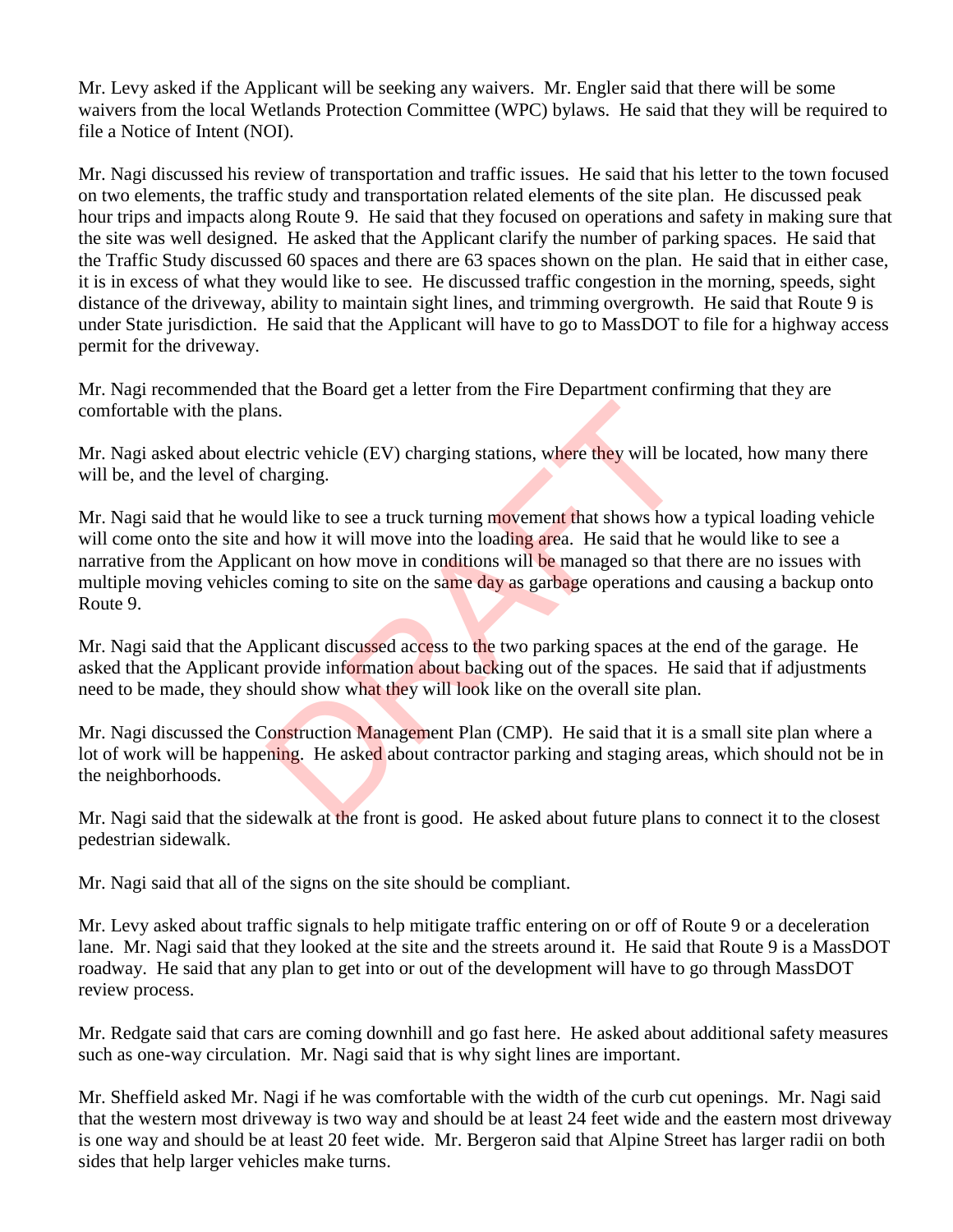Mr. Levy asked if Mr. Nagi foresees an impediment with MassDOT and the curbs. Mr. Nagi said that he did not see any issues with the design. He said that MassDOT is looking to reduce stormwater coming from the site onto Route 9. He discussed having a condition that the Board will review any revision to the design of the curb cuts that result from the MassDOT permitting process.

Mr. Levy said that the entrance is a paper street. Mr. Nagi said that does not change how the driveway will get laid out. He said that if the town seeks to make it a roadway, he would be interested to see how that modifies the site plan. Mr. Engler said that the town will not do anything with the paper street. He said that they specifically designed the entrance and egress for that anticipated condition.

Mr. Levy asked if there will be any safety issues with the three orphan spaces on the west side of the entrance. Mr. Nagi said that he would like to see a crosswalk along both of the driveways because there is a sidewalk running along the front edge of the street and this could potentially be a public roadway. He said that as long as there is a clear and accessible path between the three orphan spaces and the building, he would be comfortable with their location.

Mr. Levy asked about the plan for those spaces. Mr. Engler said that they will be used for guest parking. Mr. Levy asked about other guest parking. Mr. Engler said that they will have 63 parking spaces. Mr. Nagi said that he would like to see at least 40 spaces for residents and 10 for visitors.

Mr. Levy asked about snow storage. Mr. Bergeron displayed the location of snow storage on the site plan. Mr. Nagi said that he did not look at snow storage. He suggested that Dave Hickey, Town Engineer take a look.

Mr. Levy asked Mr. Nagi about the compact parking spaces. Mr. Nagi recommended that it somehow be worked into the lease agreement that any tenant who owns a compact car be assigned to a compact parking space. He said that the spaces should be clearly marked compact only. Mr. Engler discussed scattering the guest spaces to allow for flexibility to reassign parking spaces for replacement tenants with larger vehicles.

Mr. Heep asked Mr. Nagi about any concerns about vehicles exiting the three orphan spaces, making a left hand turn and then a right hand turn onto Route 9 or cutting across the front driveway while cars are making a right turn off of Route 9. Mr. Nagi said that because the cars will be coming into a residential area, they should be coming in at reasonable speed. He said that he is comfortable as long as there are decent sight lines. e plan for those spaces. Mr. Engler said that they will be<br>ner guest parking. Mr. Engler said that they will have 63<br>see at least 40 spaces for residents and 10 for visitors.<br>ow storage. Mr. Bergeron displayed the location

Mr. Heep asked Mr. Nagi if the ratio of 22 compact out of a total of 63 spaces is reasonable ratio. Mr. Nagi said that it is a little high but it is a flexible site that will allow for moving the spaces around.

Mr. Heep said that Mr. Nagi made a recommendation for an assessment by the Applicant of the Route 9/Cedar Street intersection. Mr. Nagi said that vehicles coming from the east will have to reverse direction to get to the site by using that intersection. He said that he would like to see a qualitative, not necessarily a quantitative assessment of the intersection to tell him how traffic will move to get back to the site. Mr. Redgate said that the Sun Life property can accommodate a u-turn for east to west or traffic can go to the cloverleaf. Mr. Nagi said that you can take a left at Sun Life to go west on Route 9.

Mr. Levy said that his understanding is that the entrance on the west side is both an entrance and an exit and the one on the east side is just an exit. He asked if there should be special curbing to direct vehicles. Mr. Nagi said that was something that he would defer to the site engineer to be sure that it works with drainage.

Mr. Engler said that he will prepare a memo and update the plans. He said that his Traffic Engineer can be present at the next public hearing.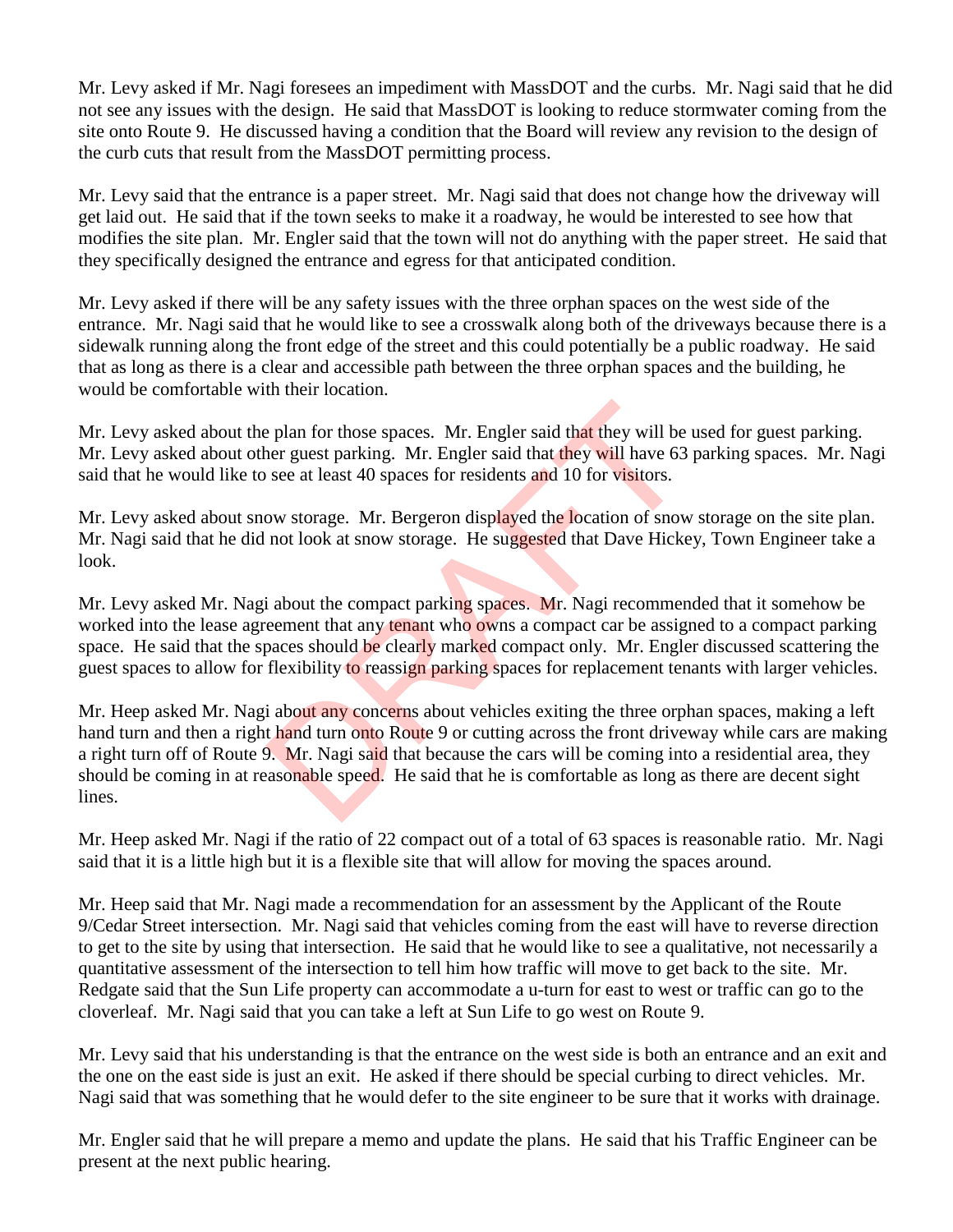Mr. Sheffield asked about the demographics of the renters. Mr. Engler said that it will be 55+ primarily but not age restricted. He discussed the location of the school bus stop.

Mr. Engler said that there will be a mix of 14 one bedroom, 21 two bedroom and five 3 bedroom units. Mr. Sheffield asked if two wage earners are expected as tenants. Mr. Engler said that is typical. He said that some of the tenants may work from home. He said that people will take into consideration that it is an isolated location.

Mr. Levy asked about a lane to stop for the bus stop. Mr. Bergeron said that there is a breakdown lane.

Mr. Mrva said that they looked at the architecture of the building and set it into the site to create renderings of how they intend to treat the ground plane, provide buffering and ornamental features at the front of the site. He said that buffer planting along Route 9 will consist of low level ornamentals plus some trees such as dogwoods or flowering cherries on the islands along the parking in the front. He said that they will break up the massing and provide buffering to the parking in that area. He said that there will be plantings along the base of the building, with varying heights around the garage to create interest and provide screening. He said that they will get into more detailed design when the site gets more nailed down. He displayed a potential planting pallet with a variety of deciduous and evergreen materials from pin oaks, pears, river birch, dogwoods, lower scale ornamental trees along the buffer and upright evergreens to screen the garage. He said that they will try to provide color and seasonal interest. In varying heights around the garage to create interest and<br>the detailed design when the site gets more nailed down.<br>Lety of deciduous and evergreen materials from pin oaks,<br>rnamental trees along the buffer and upright eve

Mr. Sheffield asked if a raised bed had been considered along the front edge since it is pretty much a blank wall with parking at grade. Mr. Mrva said that was a good idea that they will look at. Mr. Bergeron discussed limitations with the grade and maintaining ADA compliance.

Mr. Redgate asked about existing trees that can be saved. Mr. Mrvra said that there are existing trees along the perimeter at the side and the rear. He said that the building was set into a wooded area at the rear. He said that the plan shows some of the trees that they intend to keep to the left and right of the main entrances as you approach the site.

Mr. Sheffield asked about resources for outdoor social space. Mr. Mvra said that they will work with the wetlands scientists to come up with a planting palette in the resource area. He said that there is a small space at the back of the building that could accommodate a grilling courtyard. He said that amenity spaces for the residents will be small garden sized.

Mr. Redgate asked that the Applicant review the town's Tree Protection Bylaw and compare it to what is proposed to be done here.

Mr. Levy discussed concerns about using a paper street as an entrance where access is an implied easement. He discussed overburdening the easement. Mr. Engler said that he passed Mr. Levy's concerns along to counsel and they were comfortable with it. He asked if there was anything further that Mr. Levy or Mr. Heep would like to see. Mr. Levy said that he was raising the issue because if the Board concludes that the Applicant does not have legal access to the full width of Alpine Street, that could result in denying the permit. He discussed ownership of the paper street. Mr. Engler said that the road is never going to be used because it is all wetlands behind the site. He discussed the possibility of the town abandoning it. He said that he will continue looking into it.

Mr. Redgate said that it is important for the Board to get feedback from the Fire Department.

Mr. Levy asked if there was anyone present at the public hearing who wished to speak to the petition.